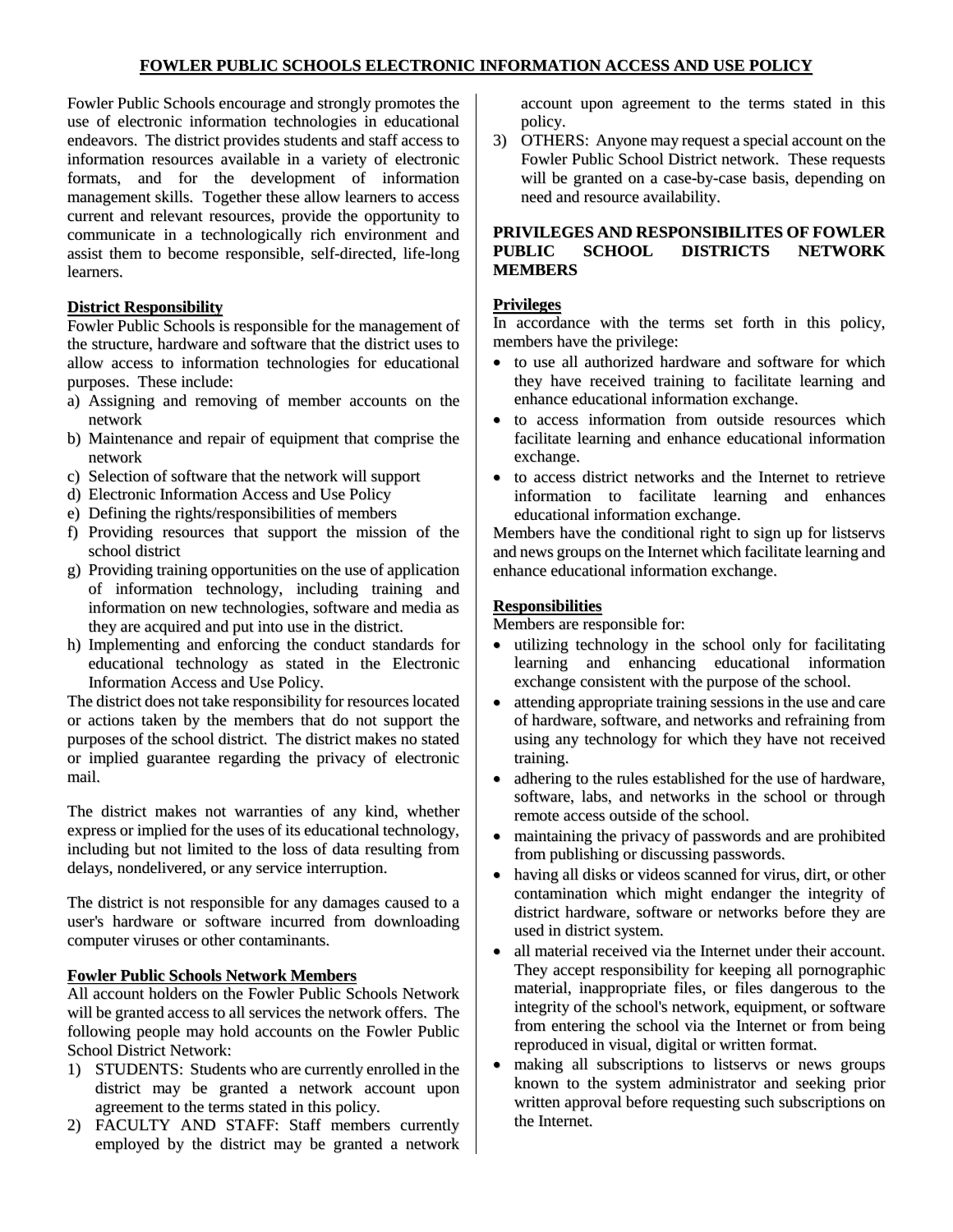- maintaining the integrity of the electronic mail (e-mail) system, reporting any violations of privacy and making only those e-mail contact which facilitate learning and enhance educational information exchange.
- adhering to copyright guidelines in the use of hardware and software and in the transmission or copying of text or files on the Internet or from other resources.

# **ACCEPTABLE USE POLICY FOR INTERNET ACCOUNTS**

All users are encouraged to make use of the school's facilities in pursuit of their academic goals, but are asked to remember that an Internet account is a privilege, not a right, offered each academic year to students, teachers and Administrative Staff.

## **Usage Guidelines**

The Internet account holder is held responsible for his/her actions and activity within his/her account. Unacceptable uses of the network resources will be reported to the Network Administrator and Building Principal and will result in restriction or suspension of these privileges. Repeat violators will be subjected to further disciplinary actions such as suspension. Some examples of unacceptable use are:

- 1. Using the network for any illegal activity, including violation of copyright or other contracts;
- 2. Using the network for financial or commercial gain;
- 3. Degrading or disrupting equipment, software or system performance; equipment includes but is not limited to computers, graphic calculators, scanners, cameras, printers, VCRs, TVs
- 4. Vandalizing the data of another user;
- 5. Wastefully using finite resources; such as the printer, scanner, etc.
- 6. Gaining unauthorized access to resources or entities;
- 7. Invading the privacy of individuals;
- 8. Using an account owned by another user;
- 9. Use of any e-mail system by a F.P.S. network member to another F.P.S. network member's District e-mail account.
- 10. Posting personal communications without the original author's consent;
- 11. Posting anonymous messages:
- 12. Accessing and/or participating in Chat groups
- 13. Downloading, promoting links to, storing and/or printing files or messages, including music lyrics, that are profane, pornographic, obscene, or use language that offends or tends to degrade others or encourage criminal activity;
- 14. Transmitting, executing, promoting links to, or strong malicious, threatening, or abusive programs or material;
- 15. Downloading, executing, or storing programs from the Internet on network drives or network directories. This includes files that end with an extension of exe, bat, zip, com and includes screen savers, desktop backgrounds and games. (Unless permission is given by instructor)
- 16. Violating the content guidelines as outlined below.
- 17. Violating the Student Electronic Information Access and Use Policy, which current users have already signed. Disciplinary measures will include, but will not necessarily be limited to, the following: Students may have their rights to use the District's computer system revoked for 2 to 9 weeks for minor offenses. Students may forfeit their rights to use the District's computer system for the balance of the school year for serious offenses or repeated minor offenses. In addition, students may also be suspended from school or placed on in-school suspension or given community service for violations of the computer code. This also applies to violations of the INTERNET usage policy.
- 18. If a student inadvertently accesses an inappropriate site, (See 12 above) the student must immediately report this to the responsible teacher.

#### **Content Guidelines**

Students, as part of a valid classroom assignment, may be allowed to produce for electronic publications on the Internet. Teachers and the Network Administrator may monitor these materials to ensure compliance with content standards. The following restrictions apply:

- 1. No personal information about a student will be allowed. This includes home telephone numbers and addresses as well as information regarding the specific location of any student at any given time.
- 2. All student works must be signed with the student's full name.
- 3. Copyright laws need to be adhered to whenever possible or appropriate.
- 4. No test, movie or sound that contains pornography, profanity, obscenity, or language that offends or tends to degrade others will be allowed.

## **FOWLER PUBLIC SCHOOLS CONSENT AND WAIVER FORM**

- Teachers, administrators, parents, guardians, and students share the responsibility of appropriate use of the Internet.
- By signing the signature page, the student and his/her parent(s) or guardian(s) agree to abide by the restrictions outlined in this Consent and Waiver policy. The student and his/her parent(s) or guardian(s) should discuss these rights and responsibilities.
- To that end, Fowler Public Schools supports and respects each family's right to decide whether or not to sign below for Internet access for their student.
- Users should be aware that Fowler Public Schools does not have control of the information on the Internet, nor can it provide foolproof barriers to account holders accessing the full range of information available. Other sites accessible via the Internet may contain material that is illegal, obscene, profane, pornographic, defamatory, inaccurate, or potentially offensive to some people.